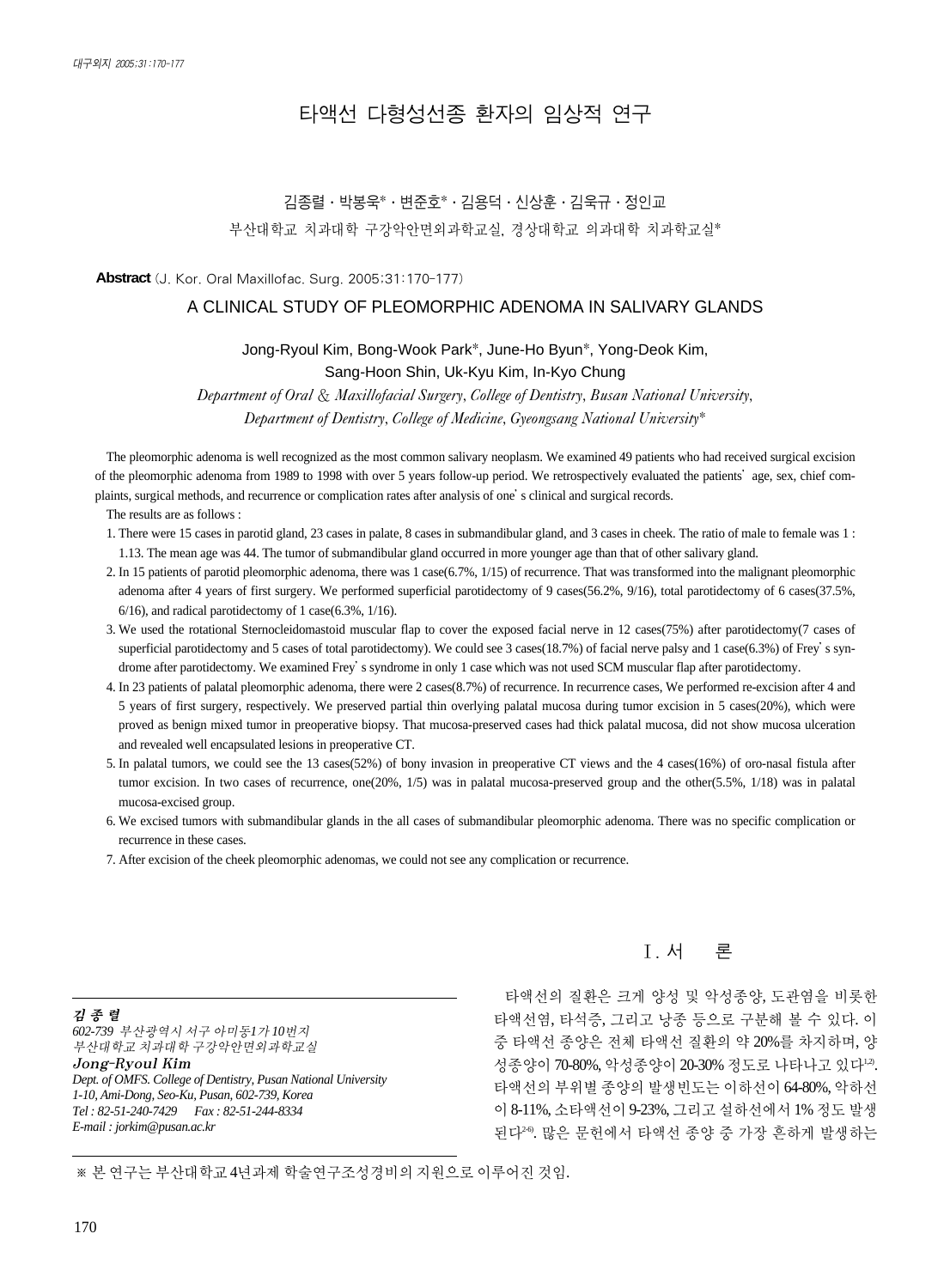|               | Male | Female | Total        | Age(average)        |
|---------------|------|--------|--------------|---------------------|
| Parotid       |      | O      | $15(30.6\%)$ | $40.2$ yrs          |
| Palate        | 10   |        | 23 (46.9%)   | 51.6yrs             |
| Submandibular |      |        | $8(16.4\%)$  | 26.1 <sub>YIS</sub> |
| Cheek         |      |        | $3(6.1\%)$   | 52.3yrs             |
| Total         | 23   | 26     | 49 (100%)    | 44.0 <sub>vrs</sub> |

**Table 1.** Total patients distribution

것으로 다형성선종을 들고 있으며, 이는 이하선 종양의 53- 77%, 악하선 종양의 44-68%, 소타액선 종양의 38-43%에 달하 며, 특히 소타액선에서는 구개, 구순, 설부, 협부의 순으로 호발 한다고 하였다<sup>2-7)</sup>.

다형성선종은 도관 상피세포와 근상피세포의 혼재된 양상 때문에 혼합종, 상피성 혼합종 및 복합선종 등의 다양한 용어 로 불려졌으며, 일반적으로 30-50대 연령에서 두드러지며, 이 하선에 발현시 이하선 천층부에 많이 발생하여 전이개부에 무 통성 종창으로 나타나고, 구개부에 발생시는 구개의 후측방에 부드러운 융기된 형태로 주로 나타나고 있다<sup>1,2</sup>. 치료법으로는 이하선에 발생시 종양을 포함하여 천층 이하선적출술(superficial parotidectomy) 혹은 완전 이하선적출술(total parotidectomy) 을 시행하며, 구개부에 발생한 다형성 선종은 약 2-5mm의 주 위 건전조직을 포함하여 종양을 절제한다고 알려져 왔다<sup>12</sup>. 하 지만, 구개부 종양의 절제에 있어 종양상부 구강점막의 보존 가능성 및 이하선적출술시 근피판 피개의 필요성 등, 다양한 수술방법에 대해서는 논란이 있을 수 있다. 따라서, 본 연구는 5년 이상의 장기간 추적조사를 통해 타액선 다형성 선종의 임 상적 특징, 발생부위별 수술방법과 그에 따른 재발 및 합병증 발생비율 등을 비교 분석하여 향후 타액선 다형성선종 환자의 치료에도움을받고자실시하였다.

## Ⅱ. 연구대상 및 연구방법

연구 대상으로는 1989년 1월부터 1998년 12월까지 부산대학 교병원 구강악안면외과를 내원하여 타액선 다형성선종으로 진단받고 수술받은 환자 중 최소 5년이상 추적조사가 가능한 49명을 대상으로 하였다. 연구 방법으로는 외래 및 입원병록 지, 수술기록지, 방사선 및 병리조직 소견서 등을 분석하여 환 자들의 성별 및 연령별 분포, 초기증상, 증상인지 후 내원까지 의 기간, 수술방법, 재발 및 합병증 발생여부에 대해 포괄적으 로 후향적 연구를 실시하였다.

#### Ⅲ. 연구결과

#### 1. 전체 환자분포 및 성별, 연령별 분포

총 49명의 다형성선종 환자중 남자가 23명, 여자가 26명으로 남녀비는 1 : 1.13을 보였다. 타액선의 부위별 분포는 이하선에

**Table 2.** Age & sex distribution

| Age   | Male                          | Female | Total       |
|-------|-------------------------------|--------|-------------|
| 10-19 |                               | 1      | $1(2.0\%)$  |
| 20-29 | $\mathfrak{D}_{\mathfrak{p}}$ | 7      | $9(18.4\%)$ |
| 30-39 | 6                             | 2      | $8(16.3\%)$ |
| 40-49 | 5                             | 4      | $9(18.4\%)$ |
| 50-59 | 5                             | 7      | 12 (24.5%)  |
| 60-69 | 4                             | 5      | $9(18.4\%)$ |
| $70-$ |                               |        | $1(2.0\%)$  |
| Total | 23                            | 26     | 49 (100%)   |

15례(30.6%), 악하선에 8례(16.4%), 구개부에 23례(46.9%), 그리 고 협부에 3례(6.1%)로 각각 나타났다. 다형성 선종의 타액선 부위별 평균 발생연령은 이하선에서 40.2세, 구개부에서 51.6 세, 그리고 악하선에서 26.1세 였으며, 전체 환자의 평균 연령 은 44세 였다(Table 1). 환자의 나이별 분포에서는 50대가 12례 (24.5%)로 가장 많았지만, 그 외의 연령층은 20대에서 60대까지 비슷한분포를보였다(Table 2).

#### 2. 환자의 주소

이하선 다형성선종인 경우 환자들이 병원을 내원하게 되는 주 증상은 안면종창(swelling)과 종괴(palpable mass)의 인지때문 인 경우가 대부분이었으며, 그 외 안면종창과 간헐적인 둔통 을 호소하는 경우가 2례였고 안면마비와 구강건조증을 동반 하는 경우가 각각 1례씩 있었다(Table 4).

악하선과 구개부 및 협부의 소타액선 다형성선종인 경우도 대부분 이환부의 무통성 종괴를 주소로 내원하였는데, 구개부 종양 중 5례에서는 종괴 표피부 점막에 괴양을 동반하였으며, 이중 3례에서는 식사시 간헐적인 동통도 호소하였다.

3. 내원까지의 기간

환자가 증상을 인지한 후부터 본 교실로 내원하기까지의 기 간을 환자에 문진을 통하여 산출 하였다. 이하선 다형성선종 인 경우 5년 및 3년 이내가 각각 5례(33.3%)씩 이었고, 1년 이내 가 4례(26.7%), 그리고 1개월 이내가 1례(6.7%)로 나타났으며,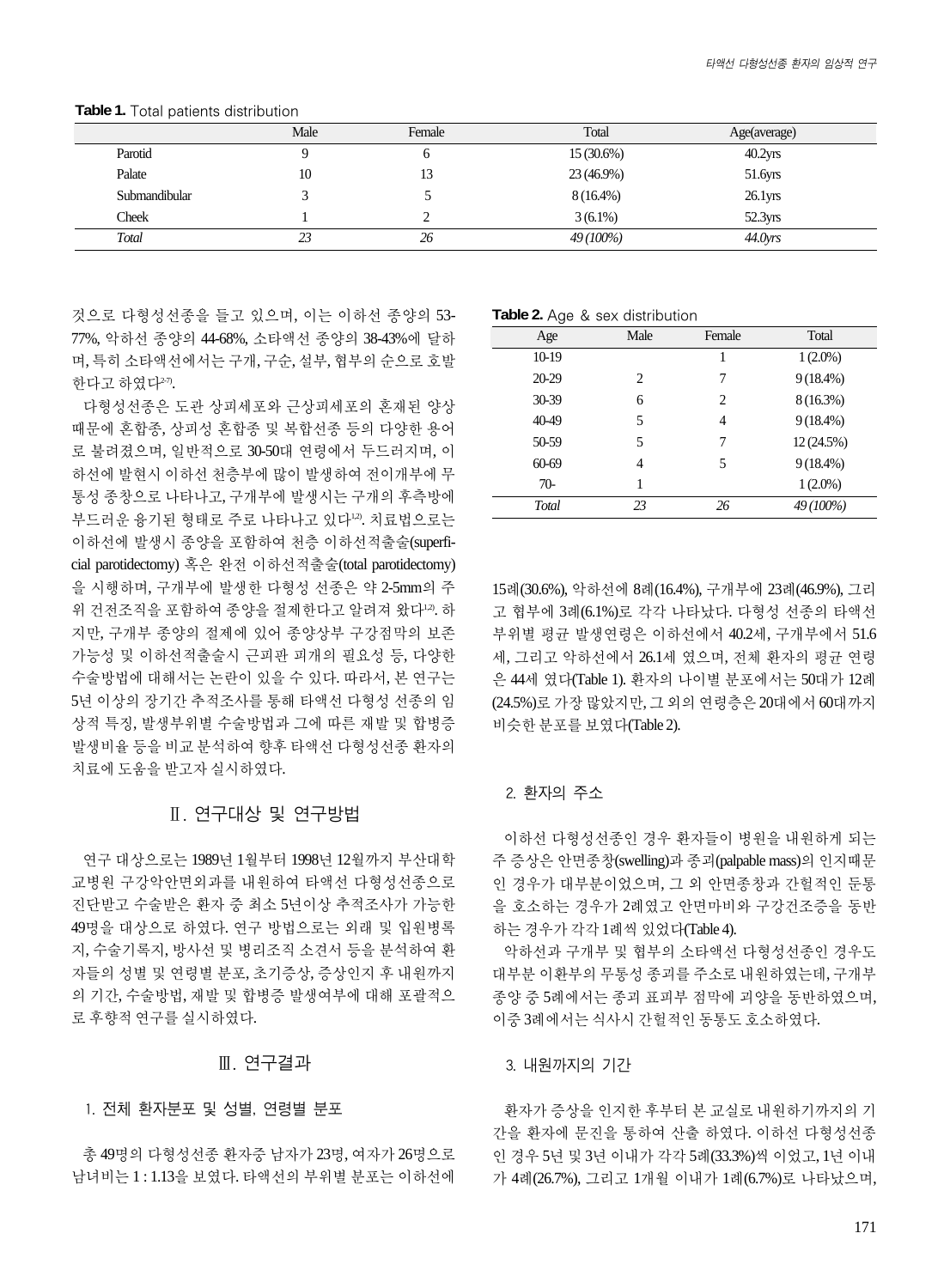**Table 3.** Pre-visit period after known of his(or her) abnormality

|                 | Parotid <i>n</i> . $(\%)$ | Palate <i>n</i> . $(\%)$ | Submandibular <i>n</i> . | Cheek $n$ .       |
|-----------------|---------------------------|--------------------------|--------------------------|-------------------|
| within 1 month  | 1(6.7%)                   | $1(4.3\%)$               | 3(37.5%)                 |                   |
| within 3 months |                           | 3(12.6%)                 | 2(25%)                   |                   |
| within 6 months |                           | $2(8.6\%)$               |                          |                   |
| within 1 year   | 4(26.7%)                  | $7(30.4\%)$              | 2(25%)                   |                   |
| within 3 years  | $5(33.3\%)$               | $6(26.9\%)$              | 1(12.5%)                 |                   |
| within 5 years  | $5(33.3\%)$               | $4(17.2\%)$              |                          |                   |
| Average period  | $2.9 \, \text{yrs}$       | $2.0 \,\mathrm{yrs}$     | $0.7 \,\mathrm{yrs}$     | $0.4 \text{ yrs}$ |

**Table 4.** Patients of the pleomorphic adenoma on parotid gland

| Pt. | Age/Sex | <b>Chief Complaints</b> | Operation                         | Complication*                          |
|-----|---------|-------------------------|-----------------------------------|----------------------------------------|
|     | 52/F    | Swelling                | <b>SP</b>                         |                                        |
| 2   | 50/F    | Swelling                | <b>SP</b>                         |                                        |
| 3   | 54/M    | Palpable mass           | $SP + SCM^{\dagger}$              |                                        |
| 4   | 28/F    | Palpable mass           | TP+SCM <sup>+</sup>               |                                        |
| 5   | 40/M    | Palpable mass           | SP+SCM                            |                                        |
| 6   | 61/F    | Swelling                | SP+SCM                            |                                        |
| 7   | 64/M    | Dull pain               | TP+SCM                            | Recurred as Ca. ex pleomorphic adenoma |
|     | 68/M    | Swelling+Facial palsy   | $RP+RND^5$                        | Facial nerve palsy                     |
| 8   | 27/F    | Palpable mass           | SP+SCM                            |                                        |
| 9   | 30/M    | Palpable mass           | SP+SCM                            |                                        |
| 10  | 23/F    | Swelling                | SP+SCM                            |                                        |
| 11  | 56/M    | Swelling+Xerostomia     | TP+SCM+Facial nerve reanastomosis | Facial nerve palsy                     |
| 12  | 30/M    | Swelling                | TP+SCM                            |                                        |
| 13  | 27/M    | Swelling                | TP                                | Frey syndrome                          |
| 14  | 34/M    | Swelling+pain           | SP+SCM                            |                                        |
| 15  | 27/M    | Palpable mass           | TP+SCM                            | Remaining weakness                     |

\* Complication : Remaining complications over 1 year after operation

�SP+SCM : Superficial parotidectomy & SCM muscle rotational flap

�TP+SCM : Total parotidectomy & SCM muscle rotational flap

§RP+RND : Radical parotidectomy(radical resection) & Radical neck dissection

평균 내원까지의 기간은 증상인지 후 2.9년 이내였다. 구개부 의 다형성선종인 경우 1년 이내에 내원하는 환자가 7례(30.4%) 로 가장 많았고, 3년 이내가 6례(26.9%), 5년 이내가 4례(17.2%), 3개월 및 6개월 이내가 각각 3례(12.6%)와 2례(8.6%)로 나타났 고, 평균 내원까지의 기간은 2.0년이었다.

악하선 다형성선종은 증상인지 1개월 이내가 3례(37.5%), 3 개월 이내 및 1년 이내가 각각 2례(25%)씩 이었고, 3년 이내가 1 례(12.5%)로 평균 0.7년이었으며, 협부 다형성 선종은 1개월, 3 개월, 그리고 1년 이내 내원한 경우가 각각 1례씩이었다(Table 3).

### 4. 수술방법

이하선 다형성선종인 경우 천층 이하선적출술(superficial parotidectomy)을 실시한 경우가 9례(56.2%)였으며, 이 중 흉쇄 유돌근(Sternocleidomastoid muscle)을 이용한 근피판을 사용한 경우가 7례였고, 사용하지 않은 경우가 2례였다. 완전 이하선 적출술(total parotidectomy)을 실시한 6례(37.5%)에서는 1례를 제외한 5례에서 흉쇄유돌근 근피판을 이용하여 결손부를 채 웠다. 즉, 이하선적출술 후 근피판을 사용한 경우는 모두 12례 (75%)였다. 완전이하선적출술4년후악성다형성선종으로재 발한 1례(6.3%)는 안면신경의 일부를 희생하는 근치적 절제술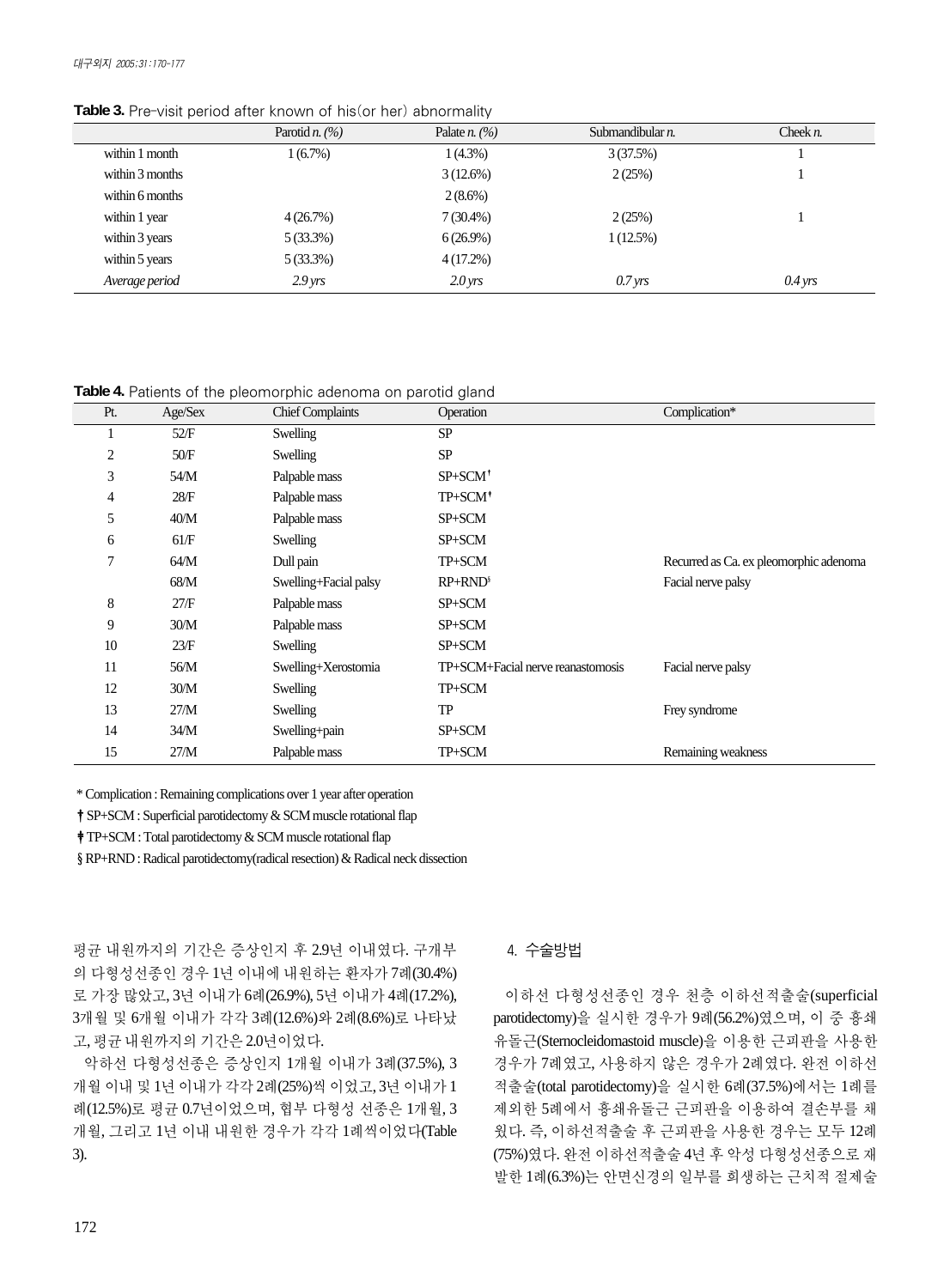| Pt.          | Age/Sex | Site              | Operation                     | Complications                    |
|--------------|---------|-------------------|-------------------------------|----------------------------------|
| $\mathbf{1}$ | 60/F    | $Rt.*$            | $Exc^{\dagger}+Muc^{\dagger}$ | Recurred 4 years later           |
|              | 64/F    | Middle(recurred)* | Exc+spl <sup>§</sup>          | Oronasal fistula                 |
| 2            | 59/M    | Lt.               | Exc+spl                       |                                  |
| 3            | 43/F    | Middle            | Exc+spl                       |                                  |
| 4            | 49/M    | $Lt^*$            | Exc                           | Recurred 5 years later           |
|              | 54/M    | Lt.(recurred)*    | Exc+spl                       |                                  |
| 5            | 47/M    | $Lt^*$            | Exc+Muc+spl                   | Partial mucosa necrosis          |
| 6            | 33/F    | Rt.               | Exc+Muc+spl                   |                                  |
| 7            | 45/F    | $Rt.*$            | Exc+spl                       |                                  |
| 8            | 60/M    | Rt.               | Exc                           |                                  |
| 9            | $50/F$  | Middle            | Exc+Muc+spl                   |                                  |
| 10           | 60/F    | Lt.               | Exc+spl                       |                                  |
| 11           | 27/F    | Rt.               | Exc                           |                                  |
| 12           | 72/M    | Lt.(recurred)*    | Exc                           |                                  |
| 13           | 30/M    | $Lt^*$            | Exc                           | Oronasal fistula                 |
| 14           | 57/F    | Middle            | Exc+spl                       |                                  |
| 15           | 34/F    | $Rt.*$            | Exc+spl                       |                                  |
| 16           | $68/F$  | Middle*           | Exc+spl                       | Oronasal fistula                 |
| 17           | $65/M$  | Rt.               | Exc                           |                                  |
| 18           | 60/M    | Lt.               | Exc+spl                       |                                  |
| 19           | 52/F    | $Rt^*$            | Exc                           |                                  |
| $20\,$       | $58/M$  | $Lt^*$            | Exc+Muc+spl                   | Partial mucosa necrosis          |
|              |         |                   |                               | + Oro-nasal fistula <sup>1</sup> |
| 21           | 61/F    | $Rt^*$            | Exc+spl                       |                                  |
| 22           | $45/M$  | Middle            | Exc+spl                       |                                  |
| 23           | $52/F$  | Middle            | Exc+spl                       |                                  |

**Table 5.** Patients of the pleomorphic adenoma on palate

\* : Palatal bone invasion in preoperative CT views

�Exc : Excision with 2-5mm safety margin

�Muc : Overlying mucosa preservation

§ spl : Palatal splint delivery

¶: Oro-nasal fistula was not closed spontaneously, we used palatal advancement flap.

(radical parotidectomy or radical resection)과 동측의 경부곽청술 (radical neck dissection)을 동시에 실시하였다. 또 다른 1례에서 완전 이하선적출술시 안면신경 분지의 일부 절단이 발견되어 미세신경문합술을실시하였다(Table 4).

구개부 다형성선종인 경우 수술은 기본적으로 2-5mm의 건 전조직을 포함하는 종양의 절제술과 종양하부 구개골 변연삭 제술을 기본으로 실시하였다. 이 중 5례는 종양 상부의 구개점 막(overlying mucosa)을완전절제하지않고일부남겨두어종양 절제 후 창상면에 덮어 두는 방법을 시행하였으며, 나머지 20 례는 종양상부의 구개점막을 포함하여 완전절제 후 조직의 이 차유도에 의해 창상면을 치유하였다. 구개점막을 일부 보존한 경우는 술전 흡입 및 절개생검으로 양성종양으로 판명되었고, 컴퓨터단층촬영(CT) 소견상 피막형성이 확실하며 상대적으

로 상부 구개점막의 두께가 두껍고 일정하며, 점막에 궤양 등 의 이상소견이 없는 증례를 선별하였다. 수술은 종양의 최상 부 점막에만 얇게 절개을 가하고 하부 종양의 피막을 따라 박 리하여(extracapsular dissection) 종양만 절제한 후 남은 상부점막 에서 절개선을 따라 어느정도 변연절제를 행한 후 최대한 얇 은 점막을 남겨 술후 발생한 창상에 밀착 시켰으며, 마치 유리 점막이식술을 행한 것과 유사한 모양을 가지게 하였다. 이때 구개점막을 밀착시키기 위해서는 구개 장치물(splint)의 사용 이 도움이 되었는데, 구개점막의 일부를 보존한 5례 중 4례 (80%)에서 구개 장치물를 착용하였고, 총 구개부 다형성선종 25례 중 17례(68%)에서 술후 구개 장치물를 사용하였다(Table 5). 악하선의다형성선종은 8례 모두 구외접근법을이용하여 종 양과 악하선을 같이 적출 하였으며, 협부 다형성선종 3례에서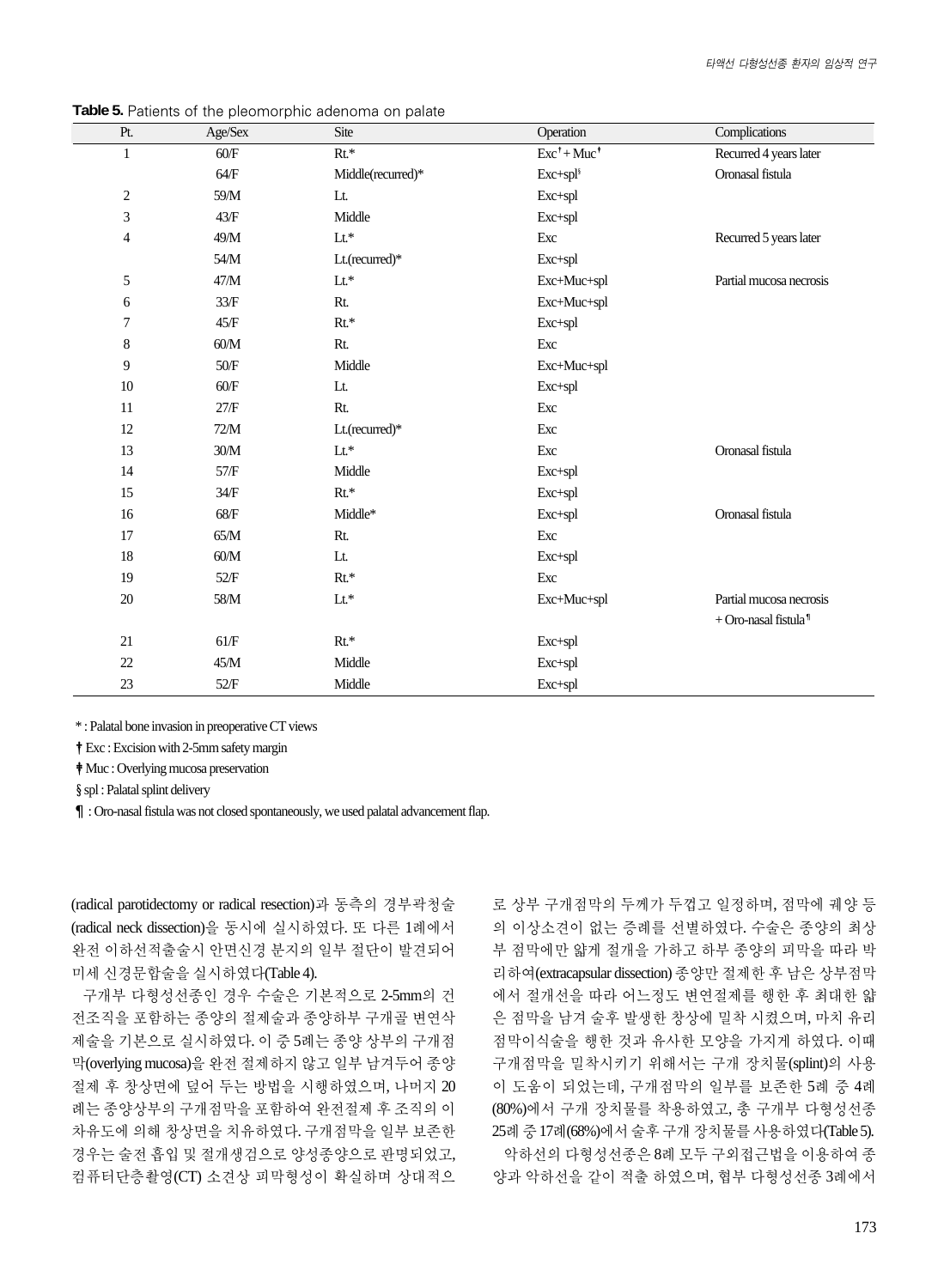2례는 협점막까지 포함하여 종양을 절제한 후 일차봉합 하였 고, 나머지 1례는 상부 협점막을 박리하여 종양만 적출 하였다.

#### 5. 술후 합병증과 장기간의 예후

이하선 다형성선종 증례중 술전 둔통을 호소하던 1례(6.7%, 1/15)에서 완전 이하선적출술 시행 4년 후 재발하여 재수술을 시행하였고, 재수술 도중 실시한 조직검사 소견상 악성 다형 성선종으로 진단되었다. 이 증례에서 근치적 절제술 및 경부 곽청술을시행하였고, 현재6.3년의추적조사결과재발소견은 보이지 않고 있다. 이하선을 부분 또는 완전 절제한 모든 경우 에 있어 술후 1-3개월 동안에 다양한 정도의 안면근육 약화 (weakness)가 나타났으며, 3례를 제외하고는 대부분 수술 6개월 후에는 완전 회복 되었다. 하지만, 안면근육 약화가 1년이상 지 속되어 술중 안면신경손상으로 간주되는 경우가 3례(18.7%, 3/16)있었고, 이중에는 술중 안면 신경절단으로인해 미세문합 술을 시행한 1례와 근치적 절제술을 시행하면서 일부 신경분 지를 희생시킨 1례가 포함되었다. 이 외에도 완전 이하선적출 술 후 흉쇄유돌근피판을 사용하지 않은 1례(6.2%, 1/16)에서 술 후 Frey 증후군(Frey syndrome)이 발현되어 약물투여 후 호전되 었다(Table 4).

구개부 다형성선종의 경우 각각 수술 4년과 5년 후 재발된 2 례(8.7%, 2/23)가 있었으며, 상부 구개점막을 보존한 경우(20%, 1/5)와 구개점막을 같이 절제한 경우(5.5%, 1/18)가 각각 1례씩 이었다. 구개점막을 보존한 5례 중 2례(40%)에서 치유과정 중 구개점막의 부분적인 괴사가 관찰되었다. 또한, 술전 방사선 소견상 구개골의 침윤이 관찰된 11명의 환자(13례)중 4례 (30.8%)에서 술후 치유 기간동안 구강과 비강의 부분적인 천공 이 관찰되었다. 이런 합병증 중 구개점막의 부분괴사와 비구 강 천공(oro-nasal fistula)이 동반된 1례에서만 전진구개피판술 (advancement palatal flap)의 이차적인 수술이 필요하였고, 나머 지 증례는 모두 자연치유 되어 5년 이상의 장기간 추적조사시 잔존합병증은관찰되지않았다(Table 5).

악하선과 협부의 다형성선종인 경우 특별한 합병증은 없었 지만, 악하선 절제술 직후 안면신경 하악분지의 일시적 손상, 혀의 감각이상, 그리고 과도한 반흔을 호소하는 증례가 있었 다. 하지만 모두 5년 이상의 장기간 추적조사시 특별한 이상소 견을 보이지는 않았다.

#### Ⅳ. 총괄 및 고찰

다형성선종은 타액선 종양중 가장 흔한 종양으로 남자보다 여자에서 호발하며, 전체 타액선 양성종양중 90%이상을 차지 하고, 타액선별 발생비율은 이하선에서 85%, 악하선에서 5%, 그리고 소타액선에서 10% 정도로 보고된다1,2,8). 그리고 타액선 다형성선종의 전체적인 호발연령에 대해서 Ellis 등<sup>3</sup>은 41.2세, 그리고 Sungur 등®은 51세로 다르게 보고하였고, Stennert 등®은 이하선 다형성선종의 호발연령을 48세로, Waldron 등®은 소타

174

액선다형성선종의호발연령을평균43.9세로보고하였다.

본 연구에서는 49명의 타액선 다형성선종중 이하선이 30.6%, 악하선이 16.4%, 그리고 구개부와 협부의 소타액선이 53%의 구성비율을 보여 다른 연구와는 구성비율이 다르게 나 타났다. 이는 연구대상 선정에서 5년 이상의 장기간 추적이 가 능한 환자만 선별적으로 선택하였고, 인접 타과의 증례를 배 제하였기 때문인 것으로 추정된다. 또한 본 연구에서 전체 환 자의 평균 호발연령은 44세로 선행된 타 연구와 차이가 없었지 만, 악하선 다형성 선종의 호발연령은 26.1세로 타 부위보다 월 등히 젊은 나이에 호발함을 알 수 있었으며, 전체적인 남녀비 는1:1.13으로여자가다소우세하였지만유의성은없었다.

환자의 증상인지부터 내원까지의 평균 기간은 이하선 종양 에서 2.9년, 구개부 종양에서 2.0년, 악하선 종양에서 0.7년, 그 리고 협부 종양에서 0.4년으로 나타났고, 이하선 종양에서 환 자의 증상인지 후 첫 내원까지의 기간이 상대적으로 길었다. 이는 이하선 다형성선종이 타 부위보다 종양의 성장이 상대적 으로 느리다고 생각해 볼 수 있지만, 또한 비교적 두꺼운 상부 피부와 근육으로 인해 이하선 실질의 종양이 심각하게 인지되 는데시간이비교적많이소모된다고도추측된다.

다형성선종의 치료는 일차적으로 외과적 절제가 선택되며, 특히 이하선의 경우 안면신경의 보존과 함께 천층 이하선적출 술이나 완전 이하선적출술이 선호되고 있다2,11). 병소만 적출하 는 방법은 술후 재발율 증가의 위험성 때문에 가급적 지양되 고 있다11). 이러한 이하선적출술 후 발생 가능한 합병증으로는 안면신경손상, 혈종 및 부종, 타액누공형성, Frey증후군, 그리 고 감각소실 등12)을 들 수 있다. 간혹 조심스러운 박리에도 불 구하고 발생한 신경의 손상이나 절단은 미세문합술로 재결합 하거나, 신경이식술을 고려할 수도 있다. 또한 이하선적출 후 근피판의 보강으로 부교감신경의 땀샘에 대한 분포를 차단하 여 Frey증후군과 타액누공의 발생율을 낮출 수 있다. 이 경우는 이하선 인접 흉쇄유돌근의 부분피판을 형성한 후 수술부위로 회전하여 수술부위를 피개해 주는 것이 효과적인데, 이 방법 은 연조직의 적절한 두께를 제공하고, 안면신경과 잔존 타액 선을 피개할 수 있어 합병증 발생율을 현저히 감소시킨다22.

본 연구에서는 15명의 이하선 다형성선종 증례에서 모두 16 례의 이하선적출술을 실시하였으며, 천층 이하선적출술 9례 (56.2%), 완전 이하선적출술 6례(37.5%), 그리고 근치적 이하선 적출술(근치적 절제술)을 1례(6.3%)였다. 이중 12례(천층 이하 선절제술 7례, 완전 이하선적출술 5례)에 있어서 흉쇄유돌근 근피판을 회전하여 이하선 결손부를 채웠으며, 완전 이하선적 출술 후 근피판을 사용하지 않은 1례에서 Frey증후군이 발생 하여 약물투여로 호전되었다. 이하선적출술 후 이러한 근피판 의 사용이 다양한 합병증의 발생을 줄였으리라 생각된다. 또 다른 합병증으로 수술직후에는 거의 모든 증례에서 다양한 정 도의 안면근육의 약화(Facial weakness)가 관찰되었지만 대부분 6개월 후 회복되는 소견을 보였다. 하지만 3례(18.7%)는 이하 선적출술 1년후까지 안면신경 마비가 잔존하여 영구적인 안 면신경 부분손상으로 간주 되었으며, 이중에는 근치적 절제술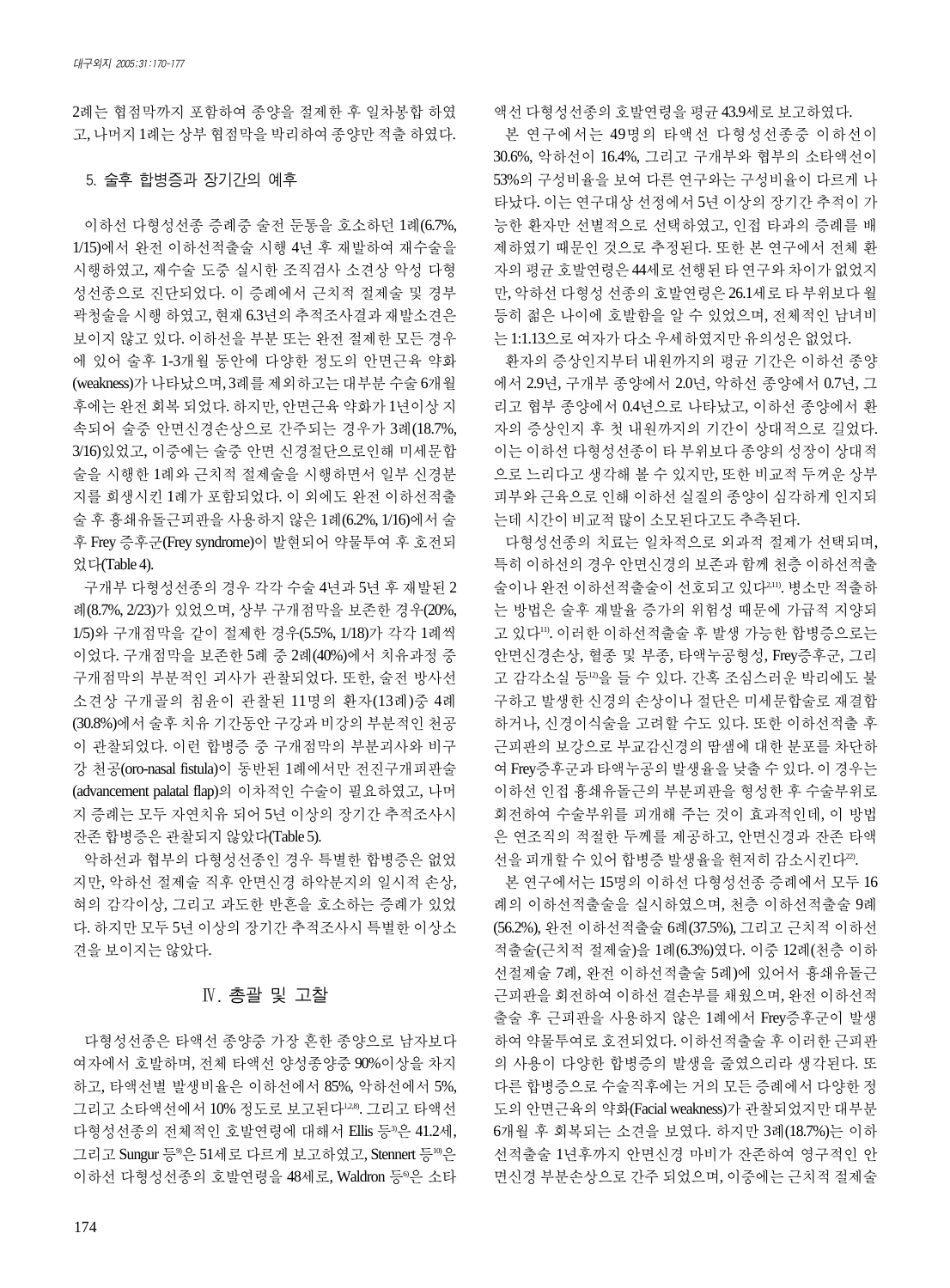을 실시한 1례와 술중 안면신경절단으로 미세 신경문합술을 실시한1례가각각포함되었다.

다형성선종의 외과적 절제술 후 재발율과 재발원인에 대해 서도 다양한 연구가 있어왔다. Ghosh 등13)은 83례의 이하선 다 형성선종을 평균 12.5년간 추적조사하여 전체적으로 6.0%의 재발율을 보고하였고, 이중 종물의 변연부에 종양이 남은경우 (margin positive)에는 17.6%의 재발율을 보이는 반면 최소한 1mm 이상의 건전변연(safety margin)을 확보만 해도 재발율이 1.8%로 낮아진다고 하였다. 따라서 필요이상의 주변 건전조직 을 제거할 필요가 없다고 하였다. Glas 등14)은 일차수술 후 재발 된 52례의 이하선 다형성선종에 대한 연구에서 한번 재발된 증 례에서는 이차수술 후에도 15%라는 높은 이차 재발율을 보인 다고 하였고, 이러한 이차적으로 재발된 다형성선종은 재수 술시 안면신경 손상의 빈도와 수술 후 계속적인 재발의 빈도 가 높다고 하였다. 또한 Natvig 등55은 다형성선종 환자의 수술 중 종양 피막의 파괴와 재발율과의 관계를 연구하여 전체 재 발율은 2.5%(6/238)였고, 술중 피막이 파괴된 경우 재발율은 8%(2/26)였으나 통계적으로 술중 피막의 파괴가 술후 재발율 을높인다고결론짓지는못하였다.

본 연구에서는 이하선 다형성선종 수술 후의 재발율은 6.7%(1/15)로 완전 이하선적출술 4년 후 악성 다형성선종으로 재발된 증례였으며, 재수술 후 현재까지 6.3년의 경과 관찰기 간동안 특이한 소견은 발견되지 않았다. 문헌상 양성 다형성 선종에서 악성 다형성 선종으로 변화되는 율은 약 3-15%정도 라고 보고되고 있다16-18). 양성종양이 악성종양으로 변하는 임 상징후로는 종양의 빠른 성장, 촉진시 종창의 불규칙성, 조직 괴사 및 동통성 궤양형성, 그리고 안면신경에 이환되어 안면 신경 기능장애 등을 들 수 있다2). 본 연구의 재발 증례에서도 일차수술 전에 동통이 나타났고, 4년 후 재발된 경우에서도 안 면신경의 마비가 같이 관찰되었다.

소타액선에 발생하는 다형성선종은 주로 구개부에 호발하 지만, 상순, 협점막 등에 발생하기도 하고, 드물게 하순, 비부, 익돌구개와, 구치 후방부, 그리고 후인두부 등에도 발생한 보 고가 있다2-6,19-21). 또한 구개부에 나타나는 다형성선종은 대부분 구개의 후측면의 선조직이 풍부한 곳에 많이 발생한다. 많은 문헌에서 소타액선에 발생한 다형성선종의 치료는 상부의 구 강점막(overlying palatal mucosa)을 포함하면서 약 2-5mm의 주변 건전조직(safety margin)을 포함하여 종양의 완전절제를 추천 하다!

본 연구에서 소타액선에 발생한 다형성선종은 구개부에 발 생한 23명과 협부에 발생한 3명으로 모두 26명의 환자였고, 이 중 구개부에 발생한 증례는 본 교실에서 일차수술 후 재발된 2 례와 타 병원에서 일차수술후 재발된 1례 까지 합하여 총 23명 의 환자에서 25례였다. 이중 7례(28%)는 구개의 중앙부에 발생 하였고 18례(72%)는 구개의 측방에 발생하였는데, 특히 1례에 있어서는 처음에는 우측 측면에 발생하였다가 재발시 중앙부 위에 발생하여 원발병소와 다른부위에 재발하였다. 협부에 발 생한 다형성선종인 경우 2례는 협점막을 포함하여 절제하고, 나머지 1례는 협점막을 보존하고 종양만 절제하였으며, 술후 재발및특이한합병증은발견되지않았다.

본 연구에서 총 23명의 구개 다형성선종 환자중 초기치료시 18명(78.3%)에서는 종양상부의 구개점막을 포함하여 완전 절 제하여 이차조직유도로 치료하였고, 나머지 5명(21.7%)의 환 자는 상부 구개점막에 절개선을 두고 점막하로 박리하여 종양 만 적출해내고 박리된 구개점막의 일부를 수술부위에 다시 위 치시켜서 창상면을 피개하였다. 상부 구개점막을 일부 보존하 는 경우는 술전 생검상 양성종양으로 진단되고, 술전 CT소견 상 피막이 잘 형성되어 있으며 점막의 두께가 상대적으로 두 꺼우면서 일정하고, 구개점막에 궤양 등의 이상병소가 동반되 지 않은 증례를 선별하였다. 구개점막은 최대한 얇게 조심스 럽게 박리하여 하부 종양만 절제한 후 남은 구개점막은 적절 히 변연을 다듬어 하부 창상에 밀착 시켰다. 술후 구개점막을 일부 보존한 경우와 보존하지 않은 경우 각각 1례씩 재발되어, 각각 20%(1/5)와 5.5%(1/18)의 재발율을 보였으며, 재발율면에 서 구개점막을 절제하는 방법이 재발율을 좀더 낮춘다고 이야 기 할 수 있지만, 연구대상이 상대적으로 적어 통계적 유의성 을검증하기위하여는좀더연구가되어야할것이다. 재발된2 례는 모두 재수술시 상부 구개점막을 포함하여 종양의 완전절 제가 이루져, 총 25례의 구개 다형성선종 증례중 구개점막을 보존한 경우는 5례였고, 절제한 경우는 20례였다. 구개점막을 보존한 5례 중 2례(40%)에서 수술 직후 국소적인 구개점막의 괴사가 관찰 되었고, 그중 1례는 비구강 천공(oro-nasal fistula)과 동반되어 전진구개피판술로 회복하였다(Table 5). 이러한 조직 의 국소적인 괴사는 종양의 절제에 따른 하부 지지조직 결손 으로 인한 혈행의 장애 때문인 것으로 생각되며, 유리점막이 식술과 같이 하부조직에 점막의 밀착과 고정이 제대로 이루어 지지않은것도원인이될수있을것으로보인다.

술전 CT 소견상 구개골의 침윤이 관찰되는 구개부 다형성선 종증례는25례중13례(52%)였고, 이중술후4례(30.8%, 4/13)에 서 비구강 천공이 관찰되었다. 이중 3례는 자연치유 되었지만, 구개점막을 보존한 1례는 잔존 상부점막의 괴사를 보이면서 천공의 자연치유가 이루어지지 않아 구개피판술이 필요하였 다(Table 5). 즉, 구개점막을 보존한 5례 중 3례는 술전 CT 소견 상 구개골의 침윤이 관찰되었던 증례로 이중 2례에서 잔존 구 개점막의 괴사가 관찰되었다. 따라서 종양적출 후 심한 구개 골의 파괴를 보이거나 비구강 천공의 형성 등 혈행이 양호하 지 않으리라 생각될 경우는 상부 구개점막을 제거하고 조직의 이차유도나 전진구개피판 등의 국소피판을 이용하여 치유하 는 것이 더 나으리라 생각된다. 하지만 적절히 선택된 구개부 다형성선종증례에서상부 구개점막(overlying palatal mucosa)을 일부 보존하면서 종양만 적출하는 방법은 술후 환자의 불편감 감소와 치유의 촉진이라는 면에서 좀더 장점이 있을 수 있다 고 생각된다. 또한 본 연구에서 구개피개 장치물(palatal splint) 를사용한경우는구개점막을보존한환자에서4례(80%), 구개 점막을절제한환자에서13례(65%)였으며, 구개피개장치물을 사용한 경우와 사용하지 않은 경우 각각에서 유의할만한 합병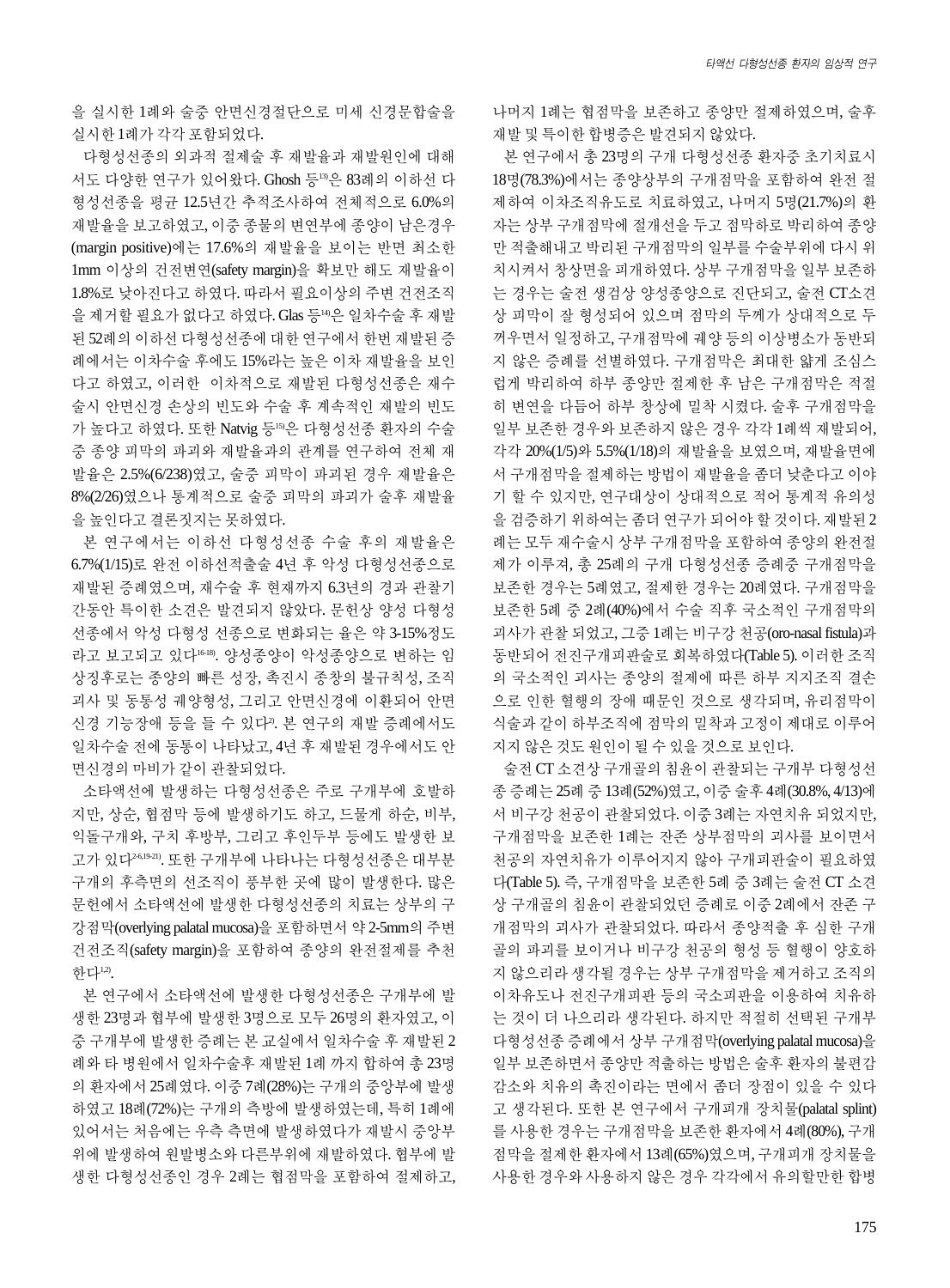증 발생의 차이를 발견하지는 못했지만, 환자의 술후 불편감 감소와 창상의 보호, 그리고 점막을 보존시는 하부조직에 구 개점막을 밀착시킬 수 있다는 면에서는 구개 장치물을 사용하 는것이좀더유용할것으로생각된다.

## Ⅴ. 결 론

저자등은 1989년부터 1998년까지 부산대학교병원 구강악안 면외과에서 타액선 다형성선종으로 진단받고 수술받은 환자 중 5년이상 추적조사가 가능한 49명에 대하여 임상적 연구를 실시하여다음과같은결과를얻었다.

- 1. 발생부위별 환자의 분포는 이하선에 15례(30.6%), 구개부에 23례(46.9%), 악하선 8례(16.4%), 그리고 협부에 3례(6.1%)로 본과에서 치료된 환자에서는 소타액선(구개부 및 협부) 다 형성선종의 발생비율이 전체의 53%로 비교적 높게 나타 났다.
- 2. 연령별로 50대가 24.5%로 가장많았고, 40대(18.4%), 20대 (18.4%) 그리고 30대(16.3%)의 순으로 호발 하였고, 전체환 자의 평균 연령은 44세였다. 타액선 부위별 발생연령은 이 하선 40.2세, 구개부 51.6세, 협부 52.3세, 그리고 악하선 26.1 세로 악하선 다형성선종의 발생연령이 현저히 낮았다.
- 3. 환자가 증상을 인지하고 본원에 내원하여 수술받기까지의 평균기간은 이하선에서 2.9년, 구개부에서 2.0년, 악하선에 서 0.7년, 그리고 협부에서 0.4년으로 이하선 다형성선종 환 자의증상인지후부터내원까지의기간이길었다.
- 4. 이하선 다형성선종 15명의 환자에서 총 16례의 이하선적출 술을 실시하였고, 9례(56.2%)는 천층 이하선적출술을 6례 (37.5%)는 완전 이하선적출술을 그리고 악성 이하선 다형성 선종으로 재발한 1례(6.3%)에서 안면신경의 일부를 희생하 는 근치적 절제술을 실시하였다. 이중 흉쇄유돌근 피판을 사용한 경우는 모두 12례(75%)로 천층 이하선적출술 7례와 완전이하선적출술5례에서였다.
- 5. 이하선다형성선종의재발율은 6.7%(1/15)로 완전이하선적 출술 4년 후 악성 다형성선종으로 재발한 1례였다. 다른 합 병증으로는 안면신경의 부분마비가 3례에서 관찰되었으며 (18.8%, 3/16), 이중근치적절제술을실시한1례와술중안면 신경의 미세문합을 실시한 1례를 각각 포함하였다. 그 외 Frey증후군이 술후 1례(6.3%, 1/16)에서 관찰되어 약물치료 후호전되었다.
- 6. 구개부 다형성선종 23명의 환자에서 첫 수술 후 4년과 5년 뒤 각각 재발한 2례(8.7%)를 포함하여 총 25례의 구개부 다 형성선종 적출술을 실시하였다. 발생부위는 우측 구개측면 과 좌측 측면이 각각 9례(36%)씩이었고, 구개 중앙부가 7례 (28%)였으며, 재발된 2례중 1례에서 원발병소와 재발병소 의위치가달랐다.
- 7. 구개부 다형성선종증례에서 초기치료시종양의 절제와 상 부 구개점막을 같이 제거한 경우가 18례(78.3%, 18/23)이고, 상부 구개점막의 일부를 남긴 경우가 5례(21.7%, 5/23)였으

며, 술후 각각 5년(5.5%, 1/18)과 4년(20%, 1/5)뒤 1례씩 재발 되었다. 구개점막의 일부를 남기는 경우는 술전 생검소견 이 양성 종양으로 진단되고, CT소견상 피막형성이 양호하 고, 상부 점막의 두께가 두꺼우면서 일정하고, 점막에 궤양 등의 이상소견이 없는 경우로 제한하여 최대한 얇은 점막 을 박리하고, 변연 절제후 노출된 상부 수술부위에 밀착하 였다.

- 8. 구개부 다형성선종 중 13례(52%, 13/25)에서 술전 CT소견에 서 구개골의 침윤이 관찰되었고, 이중 4례(30.8%, 4/13)에서 술후 비구강 천공이 관찰되었다. 천공을 보이는 4례중 구 개점막을 보존한 1례에서만 술후 잔존점막의 괴사가 같이 관찰되어 전진구개피판으로 회복하였고, 나머지 3례는 자 연치유 되었다.
- 9. 악하선 다형성선종 8례 모두는 악하선 절제술과 같이 종양 이 적출되었다. 협부의 다형성 선종 3례중 2례는 상부 협점 막을 포함하고, 나머지 1례는 협점막을 박리하여 종양만 적 출하였다. 두 부위 다형성선종 증례 모두 술후 장기간의 추 적조사동안합병증의잔존은없었다.

이상의 결과에서 이하선 다형성선종은 천층 또는 완전 이하 선적출술 후 흉쇄유돌근 피판을 회전하여 이하선 결손부를 채 워주는 것이 Frey증후군 발생 및 조직결손으로 인한 외형변화 등의 합병증을 억제하는데 효과가 있다고 사료된다. 또한 구 개부 소타액선의 다형성선종인 경우는 술전 환자의 생검소견 및 CT소견, 병소의 위치나 형태 등을 참조하여 선택적으로 상 부 구개점막(overlying palatal mucosa)의 일부분을 남겨서 수술 부위를 보호해 주는 방법은 술후 환자의 불편감 감소와 치유 촉진이라는 면에서 도움이 될 수도 있으리라 생각된다.

### 참고문헌

- 1. Seifert G, Miehlke A, Haubrich J, Chilla R: Disease of the Salivary Glands. New York, George Thieme Verlag, 1992.
- 2. Neville BW, Damm DD, Allen CM, Bouquot JE: Oral & Maxillofacial Pathology. 1st ed. Philadelphia, WB Saunders, 1995.
- 3. Ellis GL, Auclair PL, Gnepp DR: Surgical Pathology of the Salivary Glands. Philadelphia, WB Saunders, 1991.
- 4. Spiro RH: Salivary neoplasm; overview of a 35-year experience with 2,807 patients. Head Neck Surg 1986;8:177-184.
- 5. Eveson JW, Cawson RA: Salivary gland tumor; A review of 2410 cases with particular reference to histological type, site, age and sex distribution. J Pathol 1985;146:51-58.
- 6. Waldron CA, El-Mofty SK, Gnepp DR: Tumors of the intraoral minor salivary glands; A demographic and histologic study of 426 cases. Oral Surg Oral Med Oral Pathol 1988;66:323-333.
- 7. Eneroth C-M: Salivary gland tumors in the parotid gland, submandibular gland, and the palate region. Cancer 1971;27:1415-1418.
- 8. Chidzonga MM, Lopez Perez VM, Portilla Alvarez AL: A clinicopathologic study of parotid tumors. J Oral Maxillofac Surg 1994;52:1253-1256.
- 9. Sungur N, Akan IM, Ulusoy MG, Ozdemir R, Kilinc H, Ortak T: Clinicopathological evaluation of parotid gland tumors; a retrospective study. J Craniofac Surg 2002;13:26-30.
- 10. Stennert E, Lichius OG, Klussmann JP, Arnold G: Histology of pleomorphic adenoma in the parotid gland; a prospective unselected series of 100 cases. Laryngoscope 2001;111:2195-2200.
- 11. Maynard JD: Management of pleomorphic adenoma of the patotid. Br